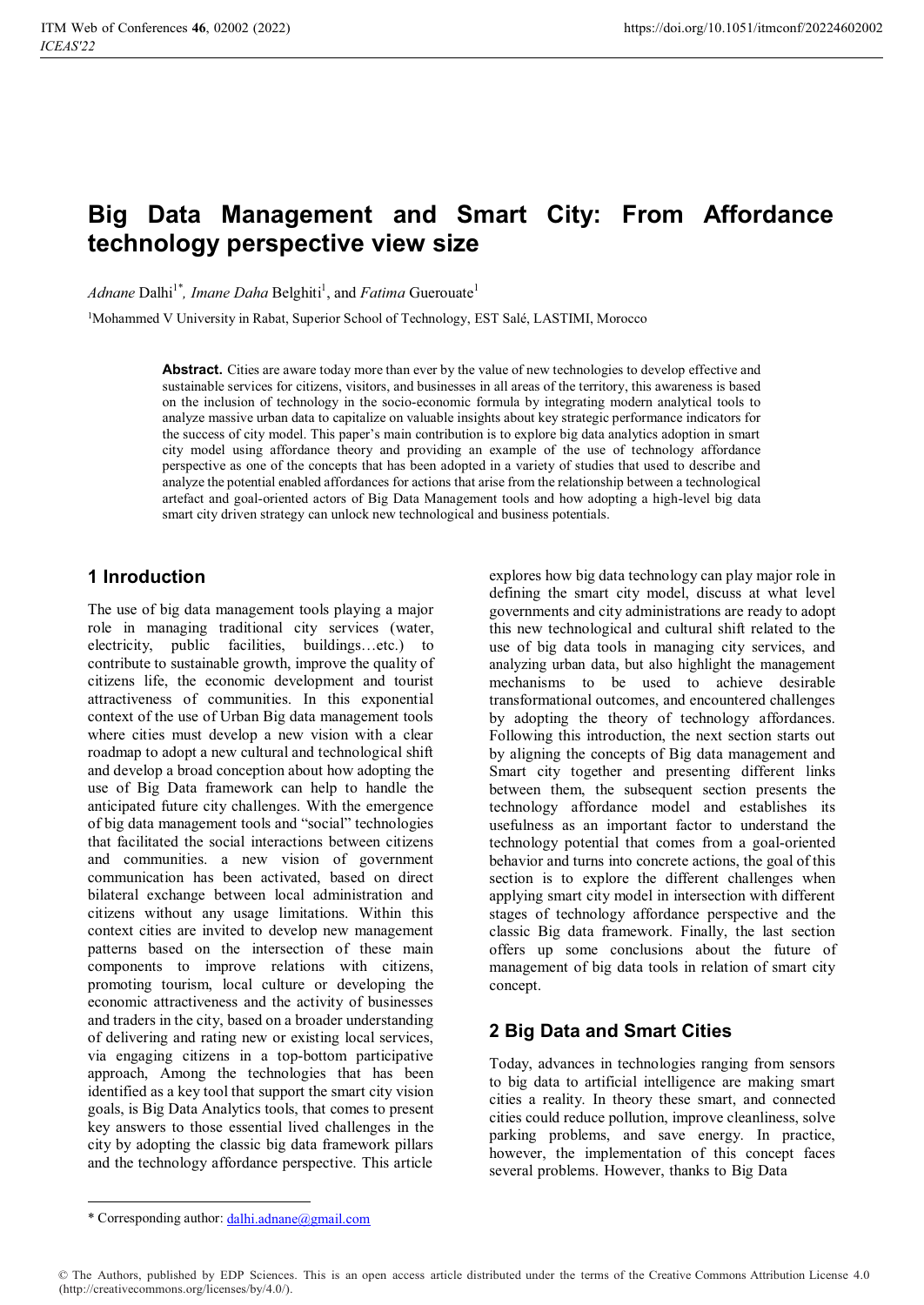analytics tools, this utopian project could finally come to fruition. This reality has been approved via many applications that comes to answer these technical and organizational challenges related to business and socioeconomic questions. and confirm the importance of employing technologies in several domains of city to improve the delivery of public services, attend citizens demands, and measure the consumption of city resources. These emerging, and continuously growing initiatives are known as Smart Cities, which aims to increase the overall citizens quality of life, to better the way citizens and local community interact with urban spaces, services, and with each other.

# **2.1 The adaptive city**

The world population is expected to reach 9.7 billion people in 2050 according to the latest UN studies, compared to 7.7 billion today. Some projections also specify that, within 30 years, the city will constitute the living environment of 2/3 of humanity. This rapid urbanization phenomenon raises major economic, social, and environmental challenges that the smart city model must meet.

Based on its original design that include the integration of smart and connected tools, artificial intelligence and IoT, the smart city must adopt an agile model of living and that take advantage of technology for more livable and sustainable cities.

### **2.2 Big Data at the heart of Smart City model**

Big data solutions provide functional and technical controls for large amounts of data, it comes to introduce an extra layer into the classic data infrastructure. In addition, big data systems enable the use of new capabilities in cities.

The concept of smart city has introduced fundamental layer of operations related to the following elements:

### *2.2.1 Infrastructure layer*

Represent the infrastructure and equipment as sensors and connected devices used to deliver better city services.

### *2.2.2 Management Applications*

All dedicated applications and information systems used by different city departments like bureau of street lighting or division of waste collection and disposal services or other applications that aims to engage citizens to participate in the creation of data, those applications are used to enable communication by analyzing data and feedback from citizens.

### *2.2.3 Usage and Deployment Strategy*

The idea behind including the necessary elements into smart city, requires deploying a global implementation strategy of the infrastructure and dedicated applications,

this layer is considered as a key element to deploy successful big data applications which aims to define the required systems and good understanding of the studied use case.

### **2.3 Big Data impacts**

Cities are collecting more and more data of all types (on flows, inhabitants, energy consumption, etc..). this mass of data constitutes an important asset full of insights and answers. Now in the urban environment, which by its nature considered as the place of flows and exchanges, represents a gigantic source of data, derived by the proliferation of sensors, and connected devices in the life of city dwellers. The help of data in understanding complex phenomena is important. In city these different data sources represents a tool to monitor the state of good understanding of city lifecycle. This world of information requires exploration through new and powerful tool to extract its potential via data mining stages.

Among the use cases of Big Data in the smart city, we cite:

### *2.3.1 Transport*

During public events with a large audience, operators railway lines are faced with several million pieces of data that can be managed with data analytical tools to ensure smooth flow. A concrete example of this application was made during the London 2012 Olympic games (Reference), where the public transport network had to manage 18 million made by spectators from all over the city.

### *2.3.2 Urban Planning*

Big Data helps increase efficiency in the planning and manufacturing of buildings and development of urban spaces. The data can map and predict the impact of infrastructure on urban space with high accuracy. It is also possible to develop models to maximize access to certain areas or services while minimizing the risk of infrastructure overload.

### *2.3.3 Security*

Predictive analytics have been used in several cities around the world to help predict where crime is likely to occur, based on historical and geographic data. In cities like London, Los Angeles, and Chicago.

### *2.3.4 Sustainable Growth*

Regular analysis of the growth of a smart city enables city officials to get continuous updates about needed changes. Continuous updates are the key growth drivers of sustainability because they provide a clear idea regarding the required developments. Data plays a key role in determining the outcomes of development in a smart city.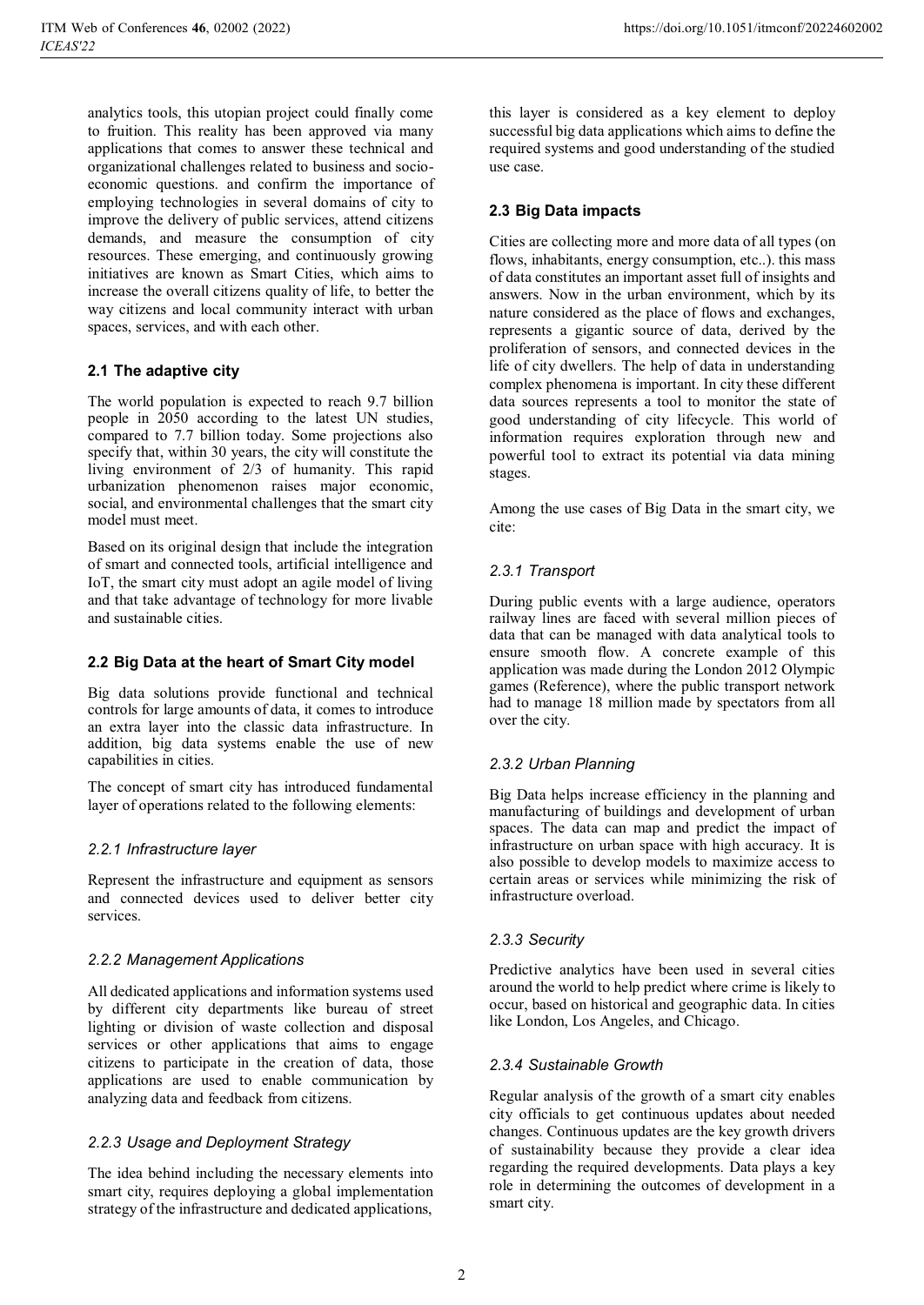### **2.4 Big Data types**

In Smart cities, the flow of data is important, their sources are different and their types too, so we distinguish between traditional and structured data from enterprise systems, such as for example weather forecasts, government demographic data, and statistics on the performance of public transport. Also, we cite data from all kinds of social media, that shows how citizen are engaged in the city community. And finally, we mention the machine-to-machine (M2M) data.

### *2.4.1 Data Diversity*

Smart cities, generate a variety of unstructured data. We distinguish the following types:

- Chronological data: stock market, smart cars, smart home.

- Continuous data: sensor monitoring systems, internet traffic,

- Sequential data: retail systems, human DNA, protein structure.

- Graphical data: social networks, website, health systems

- Spatial data: GIS Data, medical imaging, Data

satellites and multimedia data like surveillance systems.

### *2.4.2 Open Data*

Open data present one of the main data sources in the smart city system, these smart infrastructures demand an open culture that must benefit everyone. The existence of this huge amounts of data in smart cities, have not to be employed and used for specific needs, by specific public or private organization, but also to serve and contribute the common good via opening the door and engaging the public to participate in data creation.

Smart cities provide data portals based on the following objectives:

- Open public data to allow citizens to each these data in a way to facilitate their life and decision-making
- To support the economic development of the territory by supplying these data to developers who use it to create applications

# **3 Technology Affordance**

Technology affordance term is used to refer to new technologies and what tasks users can possibly perform with technologies at their disposal. The term technological affordance was coined by Ian Hutchby as a reaction against social constructivism. It represents the possibilities and permissions that a technological artefact encloses. These possibilities and permissions emerge during the interaction process between user and the technological artefact.

Technology affordances are introduced as relational constructs; they capture not only the features of a

technology, but also how actors perceive and interact with the technology.

### **3.1 The value of technology affordances**

This theory is considered as main study subject in many articles, as an element that can help to analyze and study a changing element in an existing organizational ecosystem and identify the different outputs related to this changing element.

The real added value of the affordance technology persists in the idea of analyzing the technological artefact as an input factor that can trigger different functional and organizational potentials in terms of developing new understandings, and managerial concepts related to a new introduced technology.

### **3.2 Technology affordance context**

The theory of Affordances received an important attention in Information System (IS) literature (Leonardi 2013; Majchrzak and Markus 2012; Markus and Silver 2008; Seidel et al. 2013; Volkoff and Strong 2013; Yoo et al. 2012; Zammuto et al. 2007). The application of this theory promises to provide new insights in explaining the consequence of IT artefact uses in organizations (Majchrzak and Markus 2012; Markus and Silver 2008) and the related organizational changes (Zammuto et al. 2007; Leonardi 2013; Volkoff and Strong 2013).

In this paper, we provide a comprehensive review and summary of introducing the Big Data factor as a new technolgical artefact in an exisiting ecosystem that aims to analyze and deploy smart city project model and develop new organizational, techo-functional habits related to deploying a new smart city project model, and explore potential that arise between Big data as a technogical actor and and artefact, in the sense of presenting a global intersection between smart city model goals and Big data itself. The result of this intersection will lead us how to explore big data adoption in organizations using affordance theory.

### **3.3 Big Data as a Technology input in Smart City context**

To understand the potential use of technology by

Big data analytics are a set of tools and techniques that help companies, organizations, and cities to get useful business insights from the data, to have global idea about socio-economic problems. Adoption of big data Analytics is a challenging task with high economic and business added value.

Affordance theory can be used to study the usages and effect of big data technology in an organizational context by integrating the following constructive elements: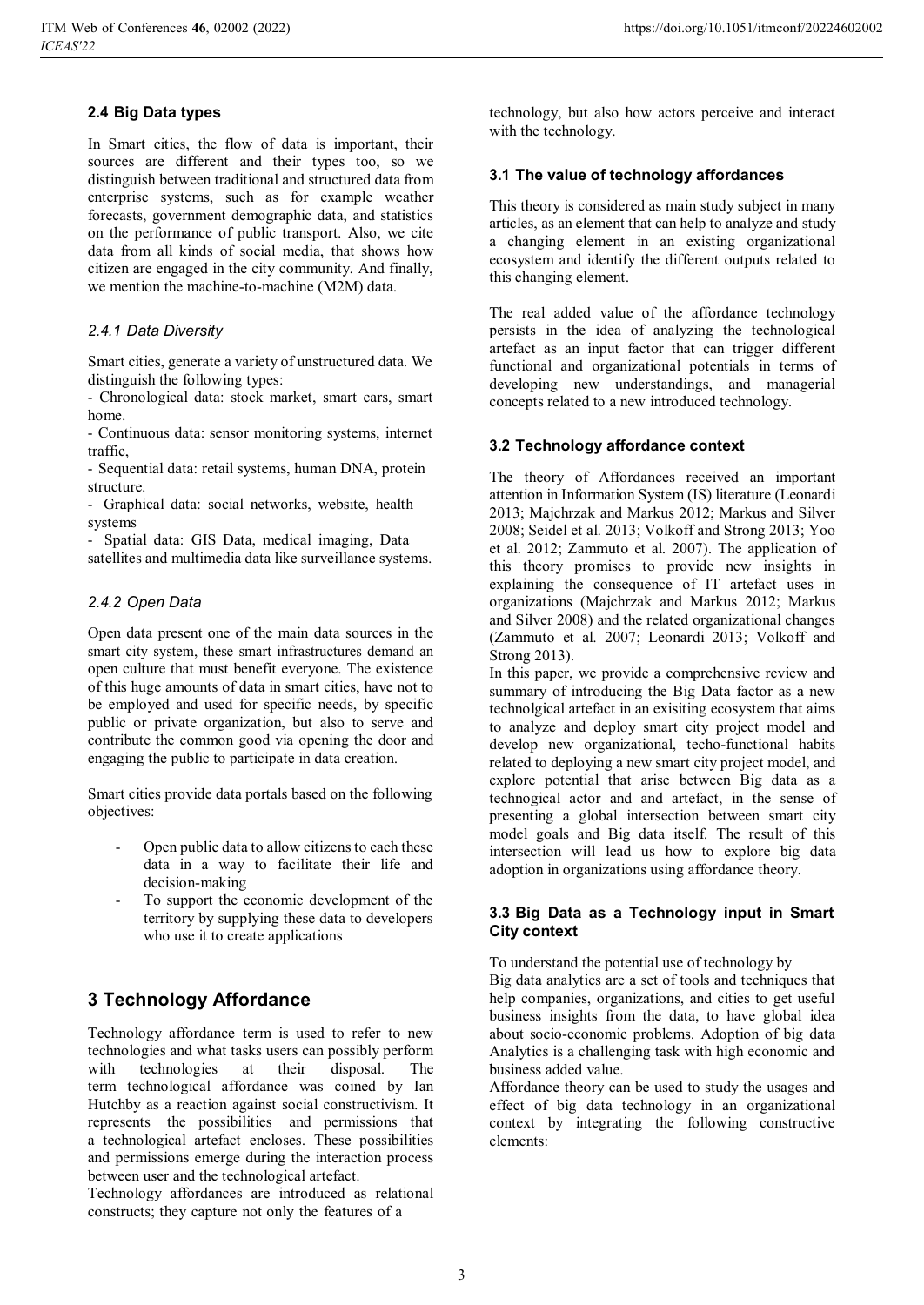### *3.3.1 Technology Characteristics*

The main goal of technology affordance is to consider characteristics of the technology, here we study big data analytics as an example, when the technology affordance theory must highlight the main objectives of big data, how it works, and how can be deployed. The main goal of this step is study in details big data as a framework via the classic types of data analytics (Descriptive analytics, Diagnostic analytics, Predictive analytics, Prescriptive analytics).

### *3.3.2 Organizational goals*

City as any organization have a business case and an associated objective. To achieve the objective, the city must adopt a complementary approach in terms of:

Information technology: to deploy the appropriate technical tools, the city needs to check its readiness for big data analytics. An adoption pattern may help the organization to proceed in a systematic manner.

- City objectives: the city must develop a broader idea about the business case to be studied, a global understanding of the problem can help to clearly identify the different obstacles, example: traffic jam problem, can be identified as a key challenge in metropolitan cities. The city must prepare what are the causes and develop mechanisms to understand it.

### *3.3.3 Technology affordance framework*

Affordance theory provides a structural view of the relevant items that constitutes the global objectives of the smart city. When the organization interact with technology based on defined characteristics with a goal in sight, the affordances can emerge from this step. Each interaction between these two actors generates an information, or a result that presents a potential action or a possibility.

### **3.4 Technology affordance actors' goals definition**

Developing smart city project model, must use a set of technological tools, big data analytics is making of part of these elements. Based on Affordance technology theory we identified two main actors:

Actor number 1: Organizational actor

City government: the city local administration considered as key responsible for smart city initiatives, in collaboration with different stakeholders from Startups and academic research centers. City administrations have not only introduced new infrastructures, but more than this they are invited to innovate new mechanisms of managing services, monitor, understand, analyze, and plan the city to improve the urban performances in real time.

Actor number 2: Input actor

Big data analytics: Today, cities started to develop smart cities initiatives, that aims to obtain and store data about their KPIs, cities want to extract valuable knowledge from this data. Many cities are in the process of adopting big data analytics to make data driven decisions.

### **3.5 Technology affordance intersections**

To develop a global overview about different types of affordances that arise from Smart City global objectives and big data as two organizational actors, we must implement a consecutive goal-oriented approach that aims to intersect the actors and their interaction goals.



**Fig. 1.** Smart City and Big Data System actors.

### *3.5.1 Relevant factors for Big Data Analytics input*

In this step big data analytics system is an actor introduced in an existing smart city ecosystem. The interaction between local government as an

organizational, constructive unit, and an actor with big data analytics tools, will had an emergent affordance.

To analyze the emergent results of this intersection, we can consider the following elements for both actors:

- Data: the starting point of big data analytics tool, in this step we must identify to associated properties of the used data, and candidates' source of information's in the city.
- Choice of BDA tool: as an emergent affordance, we must take into consideration the techno-functional choice of a strategic big data analytics tool. A wide range of tools are available in the market, which are different in terms of proprietary of source, open source or not, the city government must develop this kind of experience to start the selection process, through their technical teams or via subcontracted IT vendors.
- Smart City project model characteristics: having clear deployment strategy of big data analytics tools plays a major role in adoption. As any organization, the city government must use a change management methodology to adopt the new cultural and technical shift. High skilled data teams are another important factor to lead the success of the project.

### *3.5.2 Relevant factors for Big Data Analytics input*

The used example of smart city project, Developing new understanding approaches about the general concept of city as a unique connected unity, helped to understand what is exactly a city? and how it should be considered within a rapid technological change context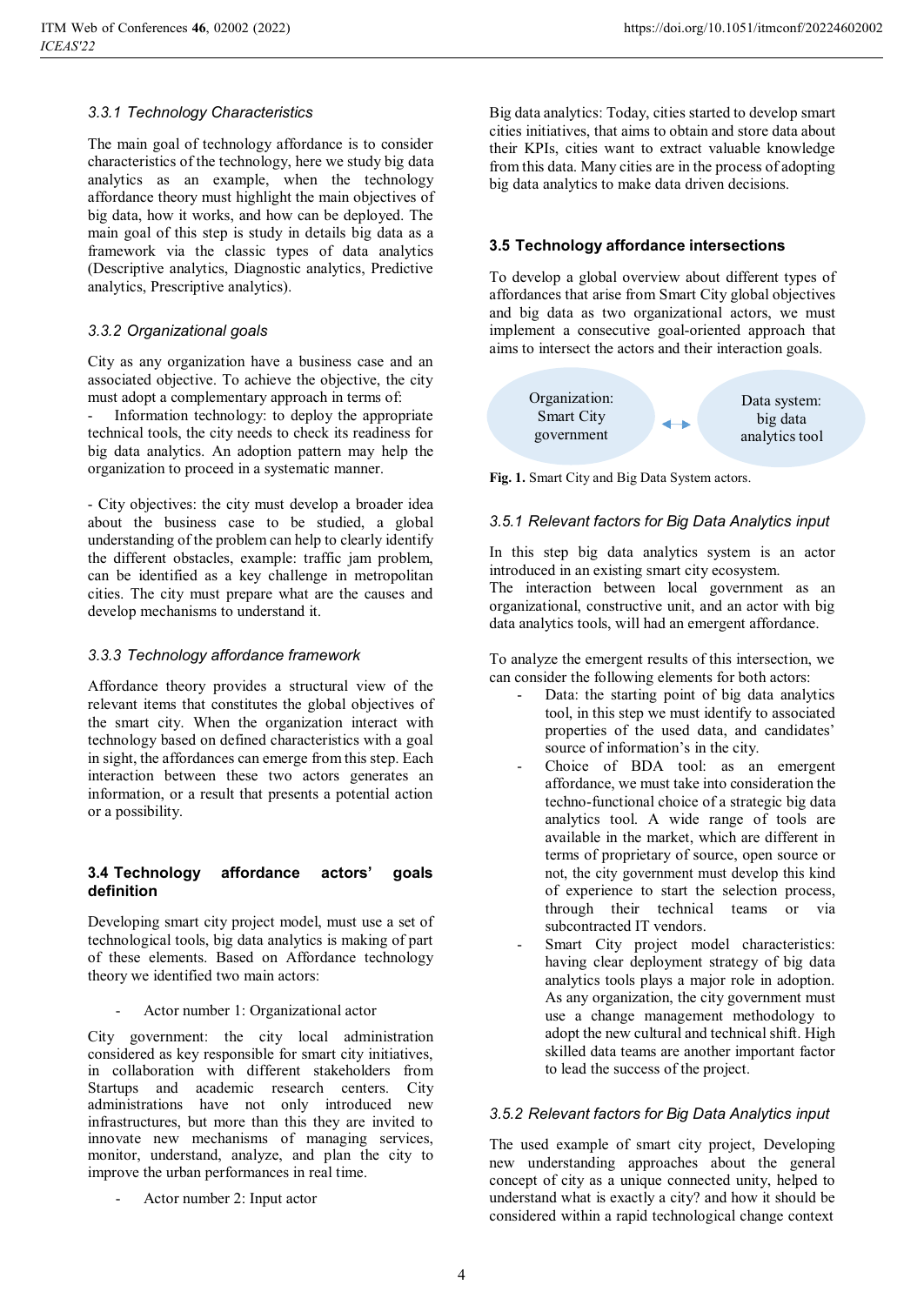full of opportunities and challenges, where cities have to exploit different capabilities not only in terms of infrastructures but also to employ technologies in several domains to improve the delivery of public services, attend citizens demands and measure the consumption of different resources.

# **Discussion**

The research used the affordance theory as a key element to study the impact of adopting big data analytics solutions in a smart city model, allowed the authors to reevaluate and implement the affordance theory framework and match it with big data framework and then deploy it via adopting socio-economic challenges of the city, by answering main questions identified as a city objective. The research uses multiple references that used the same theory in different application domains which helped to understand in a broader way how to implement this theory in the smart city context. We consider the good understanding of affordance theory factors in a smart city project is highly important to develop a core smart city model based on the intersection of different actors. We have identified the following actors: Data, considered as starting point of all city data sources, all city data source must be analyzed via big data framework tool. Big data framework: another key factor to understand the city data model, and how can be implemented to answer main questions about city KPI challenges. The research set out to explore the role of adopting Big Data Analytics tools under a smart city vision, by including the socio-economic formula via affordance technology. The authors stay committed to using this theory for better understanding of adopting new technologies in the smart city model and analyze at what level it can impact sustainability in cities and hope to be part of more research and progress in the future. This can be done by uniting researchers from different fields, passionate about sustainability, regardless of changing political and economic landscapes. This study pushes for additional and continuous research for progress in the field and hopes to contribute to the facilitation of these developments, for further sustainability in cities through the mean of affordance perspective.

# **Conclusions**

This research contributes and use the theory of technology affordance, big data analytics has potential to help cities to gain useful business insights. A City must have a clear goal leading to a smart city initiative while adopting data analytics. The adoption of big analytics tool and associated data framework require preparing a set of elements, from having clear smart city deployment strategy, smart city initiative goals to the selection of big data Analytics tools and intersections of these components to have the full view and succeed the implementation of the smart city project. Affordance theory provides an assessment and guidance in terms of

organizational objectives between different actors. Its present the main actors as key elements that must discover the capabilities of each other, in the sense of identifying each actor objectives, and then present different potentials or actions that can arise from intersecting their goals.

# **References**

- 1. Zeng, Delin & Tim, Yenni & Yu, Jiaxin & Liu, Wenyuan. (2020). Actualizing big data analytics for smart cities: A cascading affordance study. International Journal of Information Management. 54. 102156. 10.1016/j.ijinfomgt.2020.102156.
- 2. Bansal, Veena & Shukla, Shubham. (2021). Exploring Big Data Analytics Adoption using Affordance Theory. 131-138. 10.5220/0010509801310138.
- 3. Pozzi, Giulia & Pigni, Federico & Vitari, Claudio. (2014). Affordance Theory in the IS Discipline: A Review and Synthesis of the Literature. 20th Americas Conference on Information Systems, AMCIS 2014.
- 4. Dorothy E. Leidner, Ester Gonzalez, Hope Koch,
- 5. An affordance perspective of enterprise social media and organizational socialization,
- 6. The Journal of Strategic Information Systems,
- 7. Visvizi, A., Lytras, M. D., Damiani, E., & Mathkour, H. (2018). Policy making for smart cities: Innovation and social inclusive economic growth for sustainability. Journal of Science and Technology Policy Management, 9(2), 126–133.
- 8. Müller, O., Junglas, I., Brocke, J., & Debortoli, S. (2016). Utilizing big data analytics for information systems research: Challenges, promises and guidelines. European Journal of Information Systems, 25(4), 289–302
- 9. Deanne Larson, Victor Chang, A review and future direction of agile, business intelligence, analytics and data science, International Journal of Information Management, Volume 36, Issue 5, 2016, Pages 700-710,
- 10. Ervan Ismail Sumardjo Sumardjo Djuara P Lubis Rilus A Kinseng Siti Dewi Sri Ratna Sari Year: 2022 Digital Communication and Community Development of Leading Tourism Areas in Indonesia (Tanjung Lesung Case Study) RUSET EAI DOI: 10.4108/eai.14-9-2021.2317175 11. Eka Aprilia Rindu Rika Gamayuni
- Saring Suhendro Year: 2022 E-government as Good Governance in Building